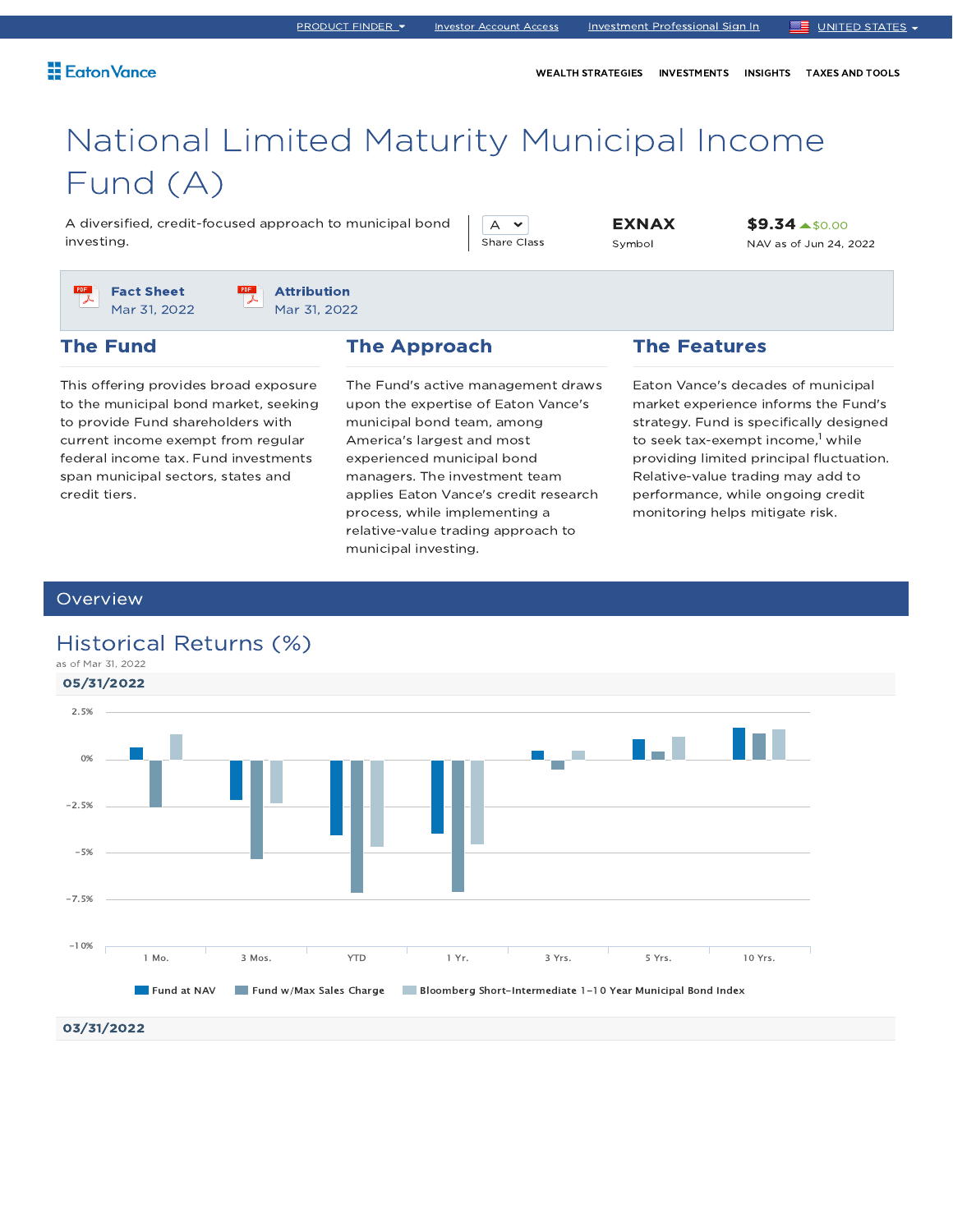

| 05/31/2022                                                               |         |         |         |         |         |      |                   |
|--------------------------------------------------------------------------|---------|---------|---------|---------|---------|------|-------------------|
| <b>Fund at NAV</b>                                                       | 0.68    | $-2.19$ | $-4.04$ | $-3.99$ | 0.53    | 1.12 | 1.74              |
| Fund w/Max Sales Charge                                                  | $-2.55$ | $-5.33$ | $-7.14$ | $-7.07$ | $-0.57$ | 0.45 | 1.41              |
| Bloomberg Short-Intermediate 1-10 Year Municipal Bond Index <sup>2</sup> | 1.36    | $-2.34$ | $-4.69$ | $-4.52$ | 0.50    | 1.25 | 1.66              |
| 03/31/2022                                                               |         |         |         |         |         |      |                   |
| <b>Fund at NAV</b>                                                       | $-1.64$ | $-3.50$ | $-3.50$ | $-2.89$ | 1.03    | 1.62 | 2.01              |
| Fund w/Max Sales Charge                                                  | $-3.83$ | $-5.70$ | $-5.70$ | $-5.09$ | 0.26    | 1.15 | 1.77              |
| Bloomberg Short-Intermediate 1-10 Year Municipal Bond Index <sup>2</sup> | $-2.14$ | $-4.49$ | $-4.49$ | $-3.88$ | 0.94    | 1.61 | 1.80 <sub>1</sub> |

Past performance is no guarantee of future results. Investment return and principal value will fluctuate so that shares, when redeemed, may be worth more or less than their original cost. Performance is for the stated time period only; due to market volatility, the Fund's current performance may be lower or higher than quoted. Returns are historical and are calculated by determining the percentage change in net asset value (NAV) with all distributions reinvested. Returns for other classes of shares offered by the Fund are different. Performance less than or equal to one year is cumulative. Max Sales Charge: 3.25%.

### Fund Facts as of May 31, 2022

| <b>Class A Inception</b>         | 06/27/1996     |
|----------------------------------|----------------|
| <b>Investment Objective</b>      | Current income |
| <b>Total Net Assets</b>          | \$658.1M       |
| <b>Minimum Investment</b>        | \$1000         |
| <b>Expense Ratio<sup>3</sup></b> | 0.65%          |
| <b>CUSIP</b>                     | 27826H594      |

## Top 10 Holdings  $(\%)^{4,5}$ as of May 31, 2022

| <b>Cooper Health System Obligated Group</b>    | 2.50  |
|------------------------------------------------|-------|
| SalemKeizer School District No 24J             | 1.88  |
| <b>Long Island Power Authority</b>             | 1.48  |
| <b>State of Washington</b>                     | 1.46  |
| <b>State of Arkansas</b>                       | 1.17  |
| <b>County of Hennepin MN</b>                   | 1.13  |
| <b>Illinois Sports Facilities AuthorityThe</b> | 1.03  |
| <b>City of New York NY</b>                     | 1.02  |
| <b>Pennsylvania Turnpike Commission</b>        | 1.00  |
| <b>City of Seattle WA</b>                      | 0.99  |
| Total                                          | 13.66 |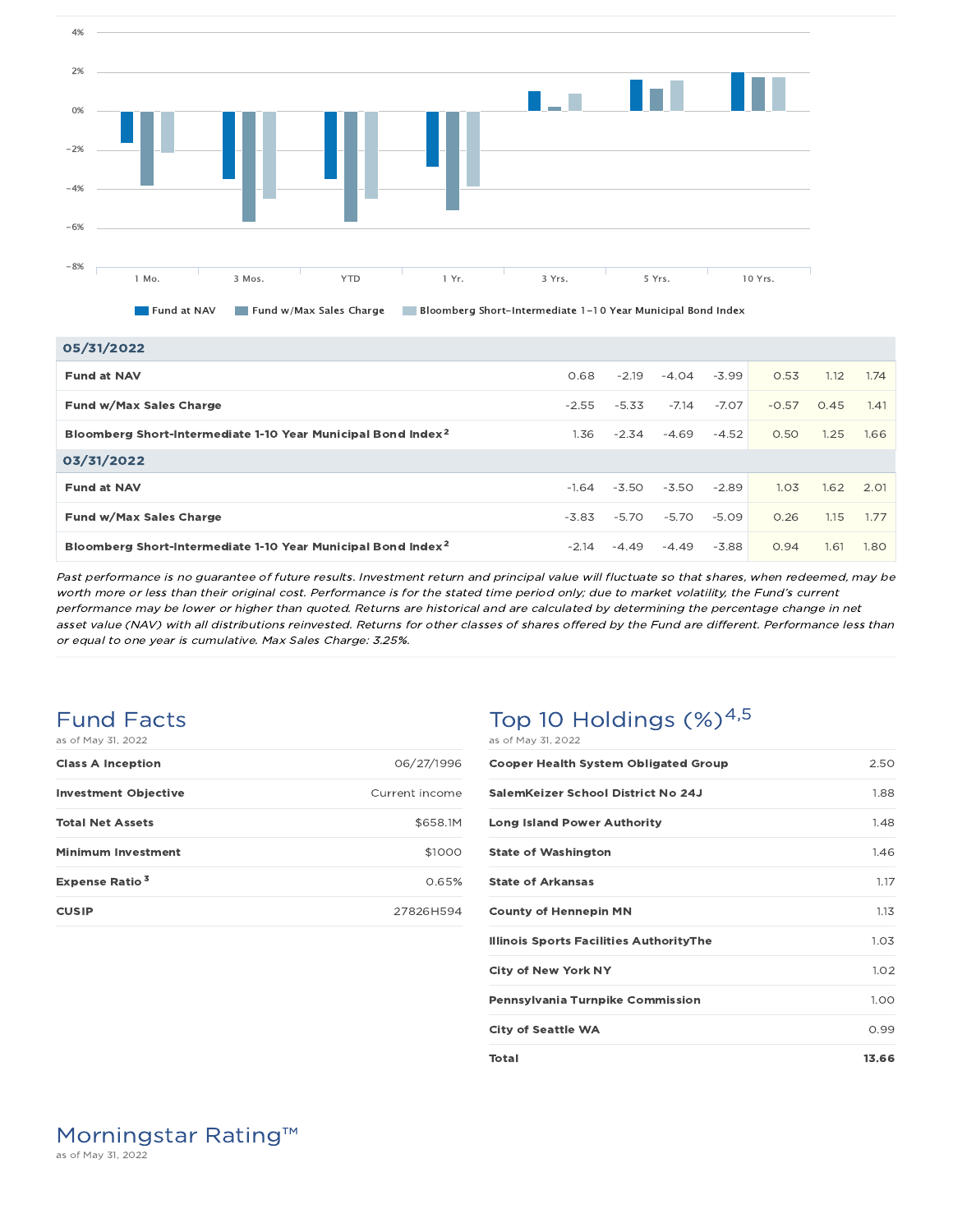| <b>Time Period</b> | Rating | Funds in<br>Muni National Short<br>Category |
|--------------------|--------|---------------------------------------------|
| Overall            | *****  | 210                                         |
| 3 Years            | *****  | 210                                         |
| 5 Years            | *****  | 181                                         |
| 10 Years           | *****  | 136                                         |

The Morningstar Rating™ for funds, or "star rating", is calculated for managed products (including mutual funds and exchange-traded funds) with at least a three-year history. Exchange-traded funds and open-ended mutual funds are considered a single population for comparative purposes. It is calculated based on a Morningstar Risk-Adjusted Return measure that accounts for variation in a managed product's monthly excess performance, placing more emphasis on downward variations and rewarding consistent performance. The top 10% of products in each product category receive 5 stars, the next 22.5% receive 4 stars, the next 35% receive 3 stars, the next 22.5% receive 2 stars, and the bottom 10% receive 1 star.

The Overall Morningstar Rating for a managed product is derived from a weighted average of the performance figures associated with its three-, five-, and 10-year (if applicable) Morningstar Rating metrics. The weights are: 100% three-year rating for 36-59 months of total returns, 60% five-year rating/40% three-year rating for 60-119 months of total returns, and 50% 10-year rating/30% five-year rating/20% three-year rating for 120 or more months of total returns. While the 10-year overall star rating formula seems to give the most weight to the 10-year period, the most recent three-year period actually has the greatest impact because it is included in all three rating periods. Star ratings do not reflect the effect of any applicable sales load. Hollow stars denote Morningstar Extended Performance Ratings and are considered estimates based on the performance of the fund's oldest share class, adjusted for fees and expenses.

©2022 Morningstar. All Rights Reserved. The information contained herein: (1) is proprietary to Morningstar and/or its content providers; (2) may not be copied or distributed; and (3) is not warranted to be accurate, complete or timely. Neither Morningstar nor its content providers are responsible for any damages or losses arising from any use of this information.

# Portfolio Management

| <b>Chris J. Eustance, CFA</b> | Managed Fund since 2019 |
|-------------------------------|-------------------------|
| <b>Trevor G. Smith</b>        | Managed Fund since 2019 |

The information included herein does not reflect securities deemed to be held by the Fund pursuant to financial accounting standard 140 (FAS 140).

Portfolio profile subject to change due to active management. Percentages may not total 100% due to rounding.

# About Risk:

The value of investments held by the Fund may increase or decrease in response to economic, and financial events (whether real, expected or perceived) in the U.S. and global markets. There generally is limited public information about municipal issuers. As interest rates rise, the value of certain income investments is likely to decline. Investments in debt instruments may be affected by changes in the creditworthiness of the issuer and are subject to the risk of non-payment of principal and interest. The value of income securities also may decline because of real or perceived concerns about the issuer's ability to make principal and interest payments. Investments rated below investment grade (sometimes referred to as "junk") are typically subject to greater price volatility and illiquidity than higher rated investments. The Fund's exposure to derivatives involves risks different from, or possibly greater than, the risks associated with investing directly in securities and other investments. Derivatives instruments can be highly volatile, result in leverage (which can increase both the risk and return potential of the Fund), and involve risks in addition to the risks of the underlying instrument on which the derivative is based, such as counterparty, correlation and liquidity risk. If a counterparty is unable to honor its commitments, the value of Fund shares may decline and/or the Fund could experience delays in the return of collateral or other assets held by the counterparty. The Fund is exposed to liquidity risk when trading volume, lack of a market maker or trading partner, large position size, market conditions, or legal restrictions impair its ability to sell particular investments or to sell them at advantageous market prices. The impact of the coronavirus on global markets could last for an extended period and could adversely affect the Fund's performance. No fund is a complete investment program and you may lose money investing in a fund. The Fund may engage in other investment practices that may involve additional risks and you should review the *Fund* prospectus for a complete description.

1. A portion of the Fund's distributions generally will be subject to alternative minimum tax.

2. Bloomberg Municipal Short-Intermediate 1-10 Year Index is an unmanaged index of municipal bonds traded in the U.S. with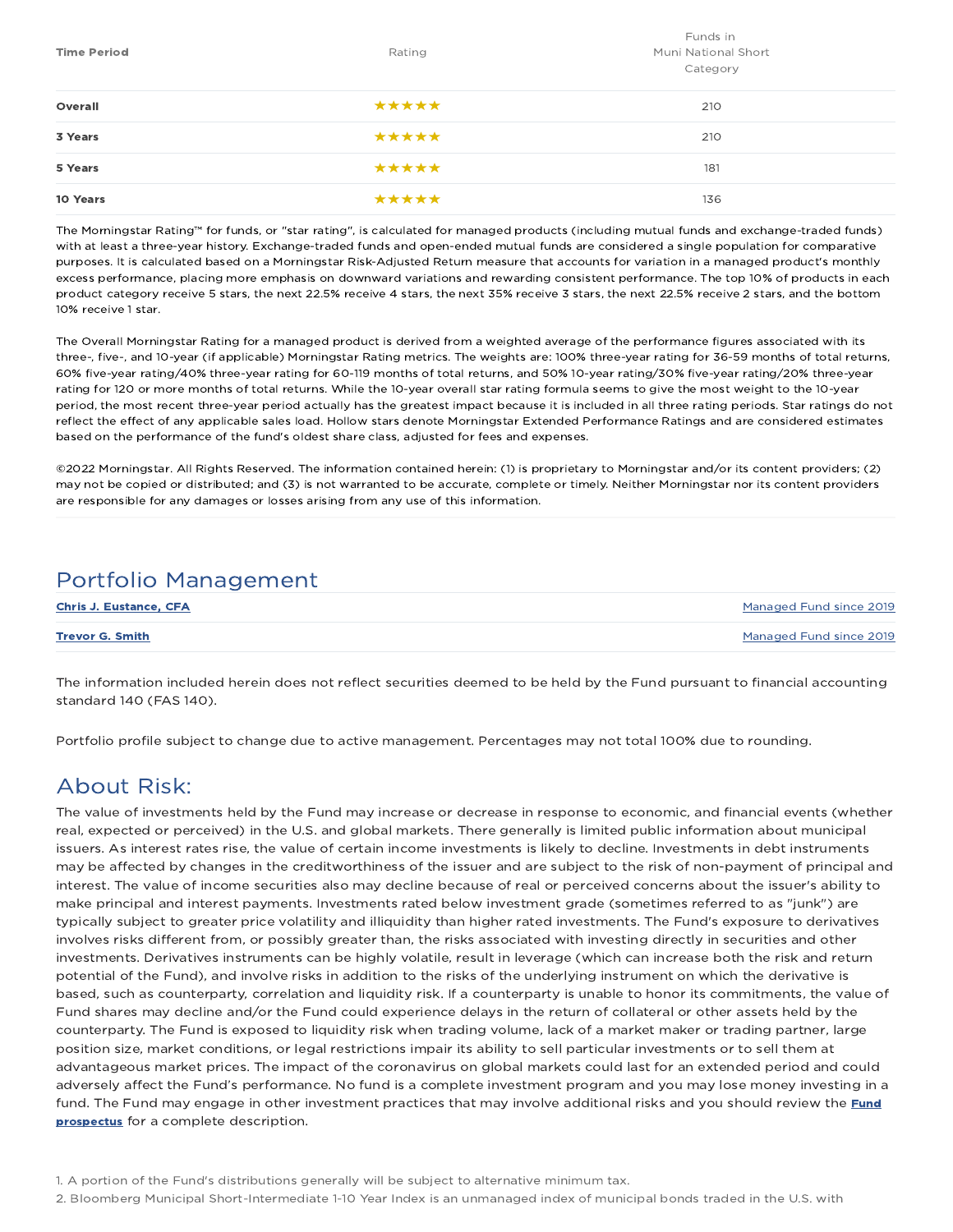maturities ranging from 1-10 years. Unless otherwise stated, index returns do not reflect the effect of any applicable sales charges, commissions, expenses, taxes or leverage, as applicable. It is not possible to invest directly in an index. Historical performance of the index illustrates market trends and does not represent the past or future performance of the fund.

- 3. Source: Fund prospectus.
- 4. Percent of total net assets.

5. Top 10 holdings represents the largest holdings by CUSIP.

### Performance

## Historical Returns (%)

as of Mar 31, 2022





**Morningstar Muni National Short Category** 

| $-3.99$<br>0.53<br>0.68<br>$-2.19$<br>$-4.04$<br>1.12<br><b>Fund at NAV</b><br>$-7.14$<br>$-7.07$<br>$-0.57$<br>Fund w/Max Sales Charge<br>$-2.55$<br>$-5.33$<br>0.45<br>Bloomberg Short-Intermediate 1-10 Year Municipal Bond Index <sup>2</sup><br>$-2.34$<br>$-4.69$<br>$-4.52$<br>0.50<br>1.25<br>1.36<br>1.66<br>Morningstar Muni National Short Category <sup>6</sup><br>$-2.71$<br>$-2.75$<br>0.33<br>0.89<br>0.68<br>$-1.36$<br>0.80<br>03/31/2022<br>1.03<br>$-2.89$<br>1.62<br>2.01<br>$-3.50$<br>$-3.50$<br><b>Fund at NAV</b><br>$-1.64$<br>Fund w/Max Sales Charge<br>0.26<br>$-5.70$<br>$-5.09$<br>1.15<br>-3.83<br>-5.70<br>1.77<br>Bloomberg Short-Intermediate 1-10 Year Municipal Bond Index <sup>2</sup><br>$-3.88$<br>0.94<br>1.61<br>1.80<br>$-2.14$<br>$-4.49$<br>$-4.49$ | 05/31/2022 |  |  |  |      |
|-------------------------------------------------------------------------------------------------------------------------------------------------------------------------------------------------------------------------------------------------------------------------------------------------------------------------------------------------------------------------------------------------------------------------------------------------------------------------------------------------------------------------------------------------------------------------------------------------------------------------------------------------------------------------------------------------------------------------------------------------------------------------------------------------|------------|--|--|--|------|
|                                                                                                                                                                                                                                                                                                                                                                                                                                                                                                                                                                                                                                                                                                                                                                                                 |            |  |  |  | 1.74 |
|                                                                                                                                                                                                                                                                                                                                                                                                                                                                                                                                                                                                                                                                                                                                                                                                 |            |  |  |  | 1.41 |
|                                                                                                                                                                                                                                                                                                                                                                                                                                                                                                                                                                                                                                                                                                                                                                                                 |            |  |  |  |      |
|                                                                                                                                                                                                                                                                                                                                                                                                                                                                                                                                                                                                                                                                                                                                                                                                 |            |  |  |  |      |
|                                                                                                                                                                                                                                                                                                                                                                                                                                                                                                                                                                                                                                                                                                                                                                                                 |            |  |  |  |      |
|                                                                                                                                                                                                                                                                                                                                                                                                                                                                                                                                                                                                                                                                                                                                                                                                 |            |  |  |  |      |
|                                                                                                                                                                                                                                                                                                                                                                                                                                                                                                                                                                                                                                                                                                                                                                                                 |            |  |  |  |      |
|                                                                                                                                                                                                                                                                                                                                                                                                                                                                                                                                                                                                                                                                                                                                                                                                 |            |  |  |  |      |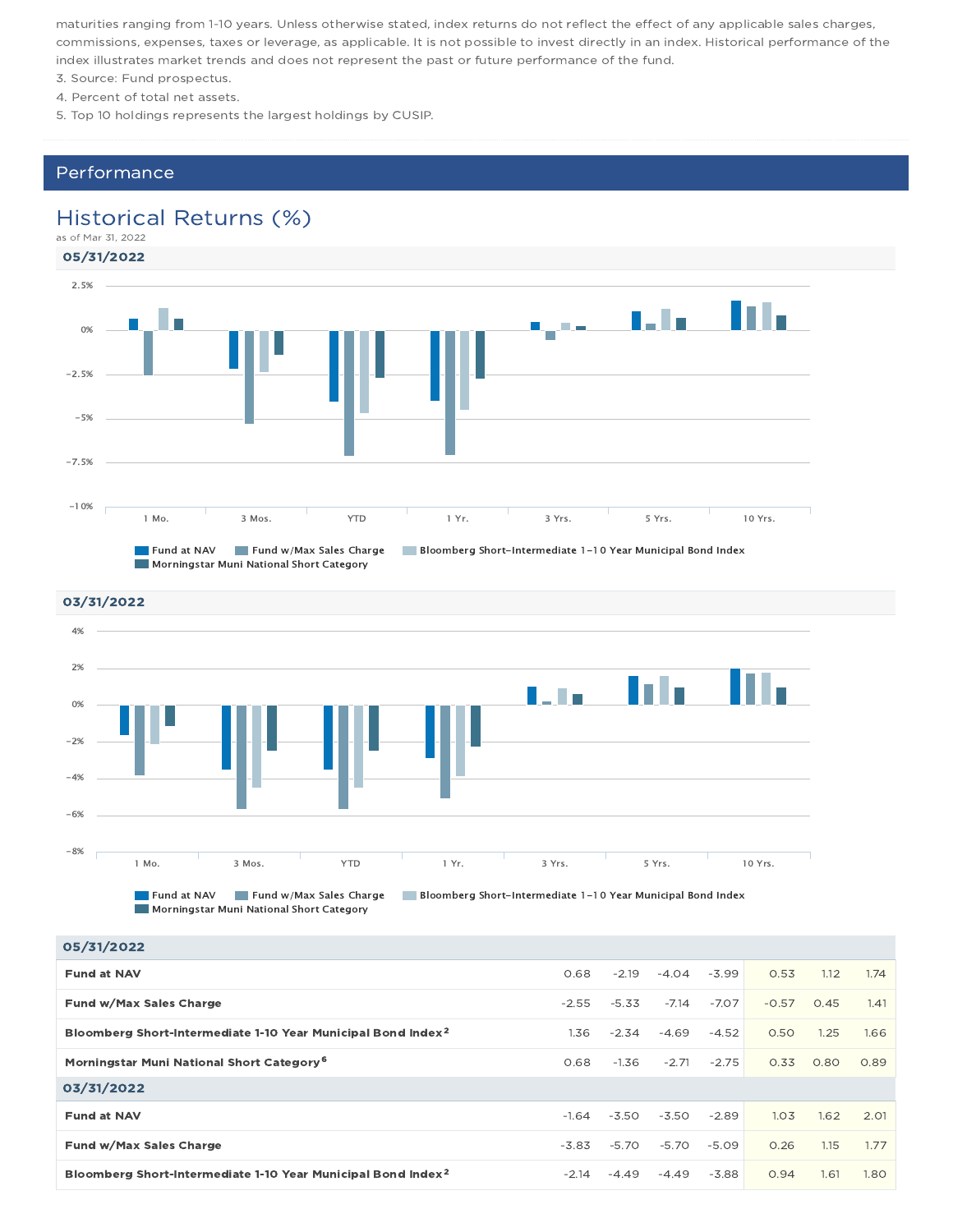#### Morningstar Muni National Short Category <sup>6</sup> 11.16 -2.52 -2.52 -2.52 -2.38 **1.1**01 0.98

Past performance is no guarantee of future results. Investment return and principal value will fluctuate so that shares, when redeemed, may be worth more or less than their original cost. Performance is for the stated time period only; due to market volatility, the Fund's current performance may be lower or higher than quoted. Returns are historical and are calculated by determining the percentage change in net asset value (NAV) with all distributions reinvested. Returns for other classes of shares offered by the Fund are different. Performance less than or equal to one year is cumulative. Max Sales Charge: 3.25%.

# Calendar Year Returns (%)

|                                                                          |  |  |  |  | 2012 2013 2014 2015 2016 2017 2018 2019 2020        | 2021 |
|--------------------------------------------------------------------------|--|--|--|--|-----------------------------------------------------|------|
| <b>Fund at NAV</b>                                                       |  |  |  |  | 5.67 -2.23 6.51 2.28 -0.50 3.76 0.95 4.80 3.25 0.60 |      |
| Bloomberg Short-Intermediate 1-10 Year Municipal Bond Index <sup>2</sup> |  |  |  |  | 3.07 0.02 3.85 2.20 -0.15 3.03 1.69 5.23 3.97 0.43  |      |

# Fund Facts

| <b>Expense Ratio<sup>3</sup></b> | 0.65%      |
|----------------------------------|------------|
| <b>Class A Inception</b>         | 06/27/1996 |
| <b>Distribution Frequency</b>    | Monthly    |

# Yield Information

as of May 31, 2022

| <b>Distribution Rate at NAV</b>                          | 1.72% |
|----------------------------------------------------------|-------|
| Taxable-Equivalent Distribution Rate at NAV <sup>7</sup> | 2.91% |
| SEC 30-day Yield <sup>8</sup>                            | 1.61% |
| Taxable-Equivalent SEC 30-day Yield                      | 273%  |

# Morningstar Rating™

as of May 31, 2022

| <b>Time Period</b> | Rating | Funds in<br>Muni National Short<br>Category |
|--------------------|--------|---------------------------------------------|
| Overall            | *****  | 210                                         |
| 3 Years            | *****  | 210                                         |
| 5 Years            | *****  | 181                                         |
| 10 Years           | *****  | 136                                         |

The Morningstar Rating™ for funds, or "star rating", is calculated for managed products (including mutual funds and exchange-traded funds) with at least a three-year history. Exchange-traded funds and open-ended mutual funds are considered a single population for comparative purposes. It is calculated based on a Morningstar Risk-Adjusted Return measure that accounts for variation in a managed product's monthly excess performance, placing more emphasis on downward variations and rewarding consistent performance. The top 10% of products in each product category receive 5 stars, the next 22.5% receive 4 stars, the next 35% receive 3 stars, the next 22.5% receive 2 stars, and the bottom 10% receive 1 star.

The Overall Morningstar Rating for a managed product is derived from a weighted average of the performance figures associated with its three-, five-, and 10-year (if applicable) Morningstar Rating metrics. The weights are: 100% three-year rating for 36-59 months of total returns, 60% five-year rating/40% three-year rating for 60-119 months of total returns, and 50% 10-year rating/30% five-year rating/20% three-year rating for 120 or more months of total returns. While the 10-year overall star rating formula seems to give the most weight to the 10-year period, the most recent three-year period actually has the greatest impact because it is included in all three rating periods. Star ratings do not reflect the effect of any applicable sales load. Hollow stars denote Morningstar Extended Performance Ratings and are considered estimates based on the performance of the fund's oldest share class, adjusted for fees and expenses.

©2022 Morningstar. All Rights Reserved. The information contained herein: (1) is proprietary to Morningstar and/or its content providers; (2) may not be copied or distributed; and (3) is not warranted to be accurate, complete or timely. Neither Morningstar nor its content providers are responsible for any damages or losses arising from any use of this information.

# NAV History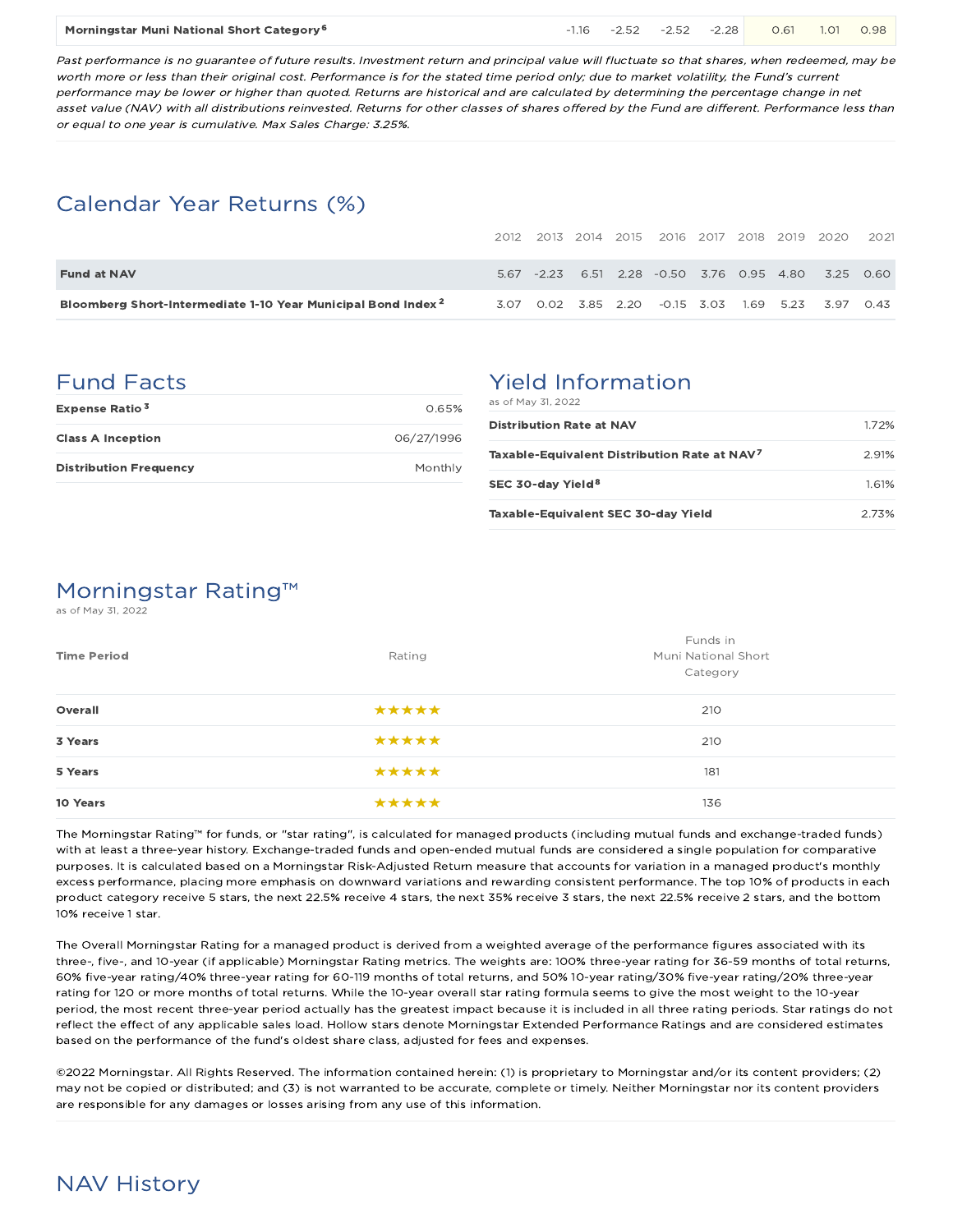| Date         | <b>NAV</b> | NAV Change |
|--------------|------------|------------|
| Jun 24, 2022 | \$9.34     | \$0.00     |
| Jun 23, 2022 | \$9.34     | \$0.02     |
| Jun 22, 2022 | \$9.32     | \$0.01     |
| Jun 21, 2022 | \$9.31     | $-$0.01$   |
| Jun 17, 2022 | \$9.32     | \$0.01     |
| Jun 16, 2022 | \$9.31     | $-$0.01$   |
| Jun 15, 2022 | \$9.32     | \$0.00     |
| Jun 14, 2022 | \$9.32     | $-$0.02$   |
| Jun 13, 2022 | \$9.34     | $-$0.05$   |
| Jun 10, 2022 | \$9.39     | $-$0.01$   |
|              |            |            |

# Distribution History 9

| Ex-Date         | Distribution | Reinvest NAV |
|-----------------|--------------|--------------|
| May 31, 2022    | \$0.01374    | \$9.40       |
| Apr 29, 2022    | \$0.01336    | \$9.35       |
| Mar 31, 2022    | \$0.01174    | \$9.48       |
| Feb 28, 2022    | \$0.01276    | \$9.65       |
| Jan 31, 2022    | \$0.01087    | \$9.70       |
| Dec 31, 2021    | \$0.01158    | \$9.86       |
| Nov 30, 2021    | \$0.01190    | \$9.87       |
| Oct 29, 2021    | \$0.01172    | \$9.85       |
| Sep 30, 2021    | \$0.01265    | \$9.89       |
| Aug 31, 2021    | \$0.01218    | \$9.94       |
| <b>View All</b> |              |              |

No records in this table indicates that there has not been a distribution greater than .0001 within the past 3 years. Fund prospectus

# Capital Gain History<sup>9</sup>

Ex-Date Short-Term Exercise Short-Term Long-Term Long-Term Reinvest NAV

No records in this table indicates that there has not been a capital gain greater than .0001 within the past 3 years. Fund prospectus

Portfolio profile subject to change due to active management. Percentages may not total 100% due to rounding.

# About Risk:

The value of investments held by the Fund may increase or decrease in response to economic, and financial events (whether real, expected or perceived) in the U.S. and global markets. There generally is limited public information about municipal issuers. As interest rates rise, the value of certain income investments is likely to decline. Investments in debt instruments may be affected by changes in the creditworthiness of the issuer and are subject to the risk of non-payment of principal and interest. The value of income securities also may decline because of real or perceived concerns about the issuer's ability to make principal and interest payments. Investments rated below investment grade (sometimes referred to as "junk") are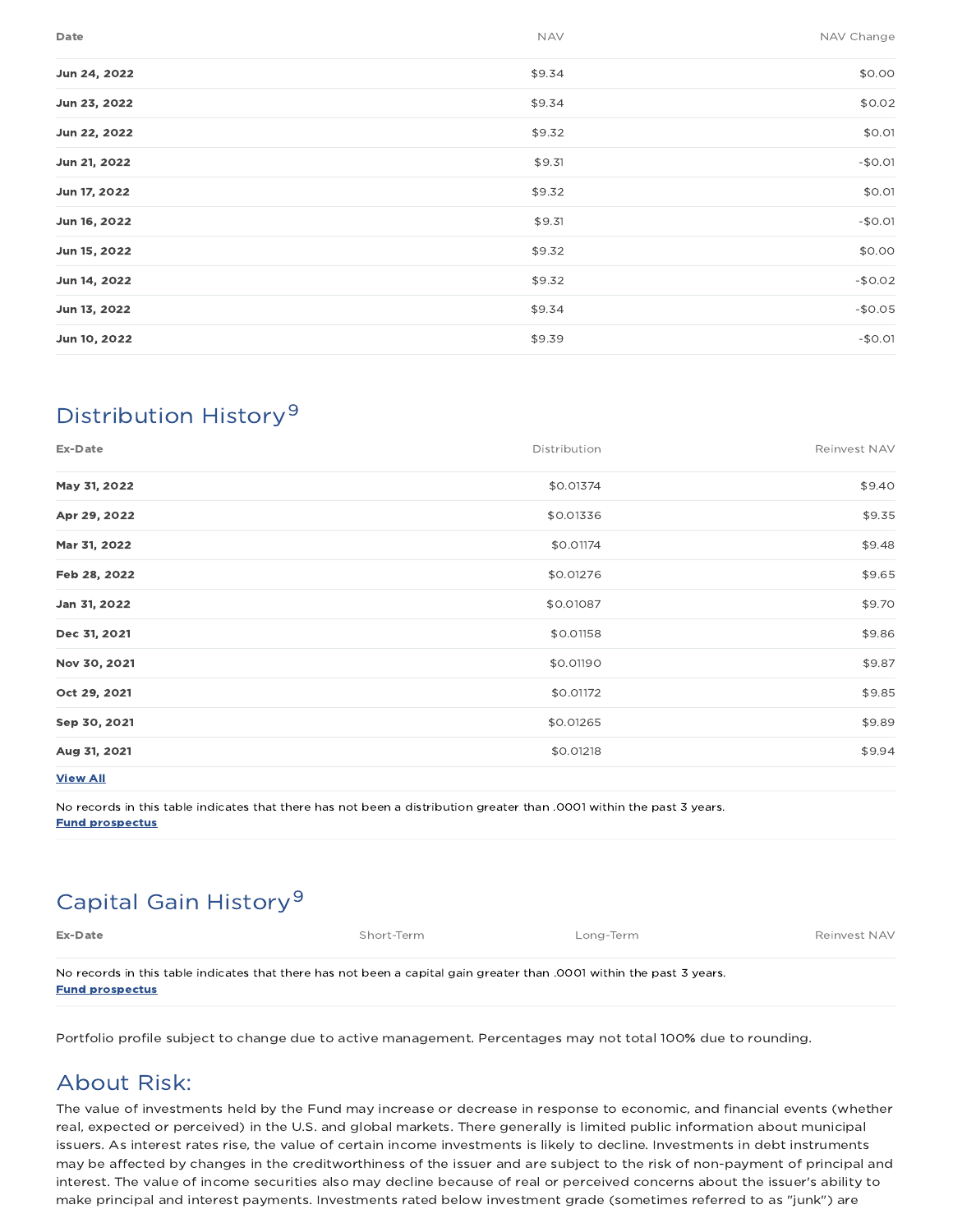typically subject to greater price volatility and illiquidity than higher rated investments. The Fund's exposure to derivatives involves risks different from, or possibly greater than, the risks associated with investing directly in securities and other investments. Derivatives instruments can be highly volatile, result in leverage (which can increase both the risk and return potential of the Fund), and involve risks in addition to the risks of the underlying instrument on which the derivative is based, such as counterparty, correlation and liquidity risk. If a counterparty is unable to honor its commitments, the value of Fund shares may decline and/or the Fund could experience delays in the return of collateral or other assets held by the counterparty. The Fund is exposed to liquidity risk when trading volume, lack of a market maker or trading partner, large position size, market conditions, or legal restrictions impair its ability to sell particular investments or to sell them at advantageous market prices. The impact of the coronavirus on global markets could last for an extended period and could adversely affect the Fund's performance. No fund is a complete investment program and you may lose money investing in a fund. The Fund may engage in other investment practices that may involve additional risks and you should review the Fund **prospectus** for a complete description.

2. Bloomberg Municipal Short-Intermediate 1-10 Year Index is an unmanaged index of municipal bonds traded in the U.S. with maturities ranging from 1-10 years. Unless otherwise stated, index returns do not reflect the effect of any applicable sales charges, commissions, expenses, taxes or leverage, as applicable. It is not possible to invest directly in an index. Historical performance of the index illustrates market trends and does not represent the past or future performance of the fund.

#### 3. Source: Fund prospectus.

6. The Morningstar Muni National Short Category includes funds that invest in bonds issued by state and local governments that are free from federal taxes and typically have a duration of less than 4.5 years.

7. Distribution Rate at NAV and Market Price is calculated by dividing the last distribution paid per share (annualized) by NAV or market price, respectively. For National Municipal Funds, Taxable-Equivalent Distribution Rate at NAV and Market Price is calculated using a 40.8% tax rate (equals maximum individual federal tax rate adjusted for the Medicare surtax). For Single-State Municipal Funds, Taxable-Equivalent Distribution Rates also reflect maximum effective individual state income tax rates. Local income taxes that may apply are not considered.

8. SEC 30-day yield is a standardized measure based on the estimated yield to maturity of a fund's investments over a 30-day period and is based on the maximum offer price at the date specified. The SEC 30-day yield is not based on the distributions made by the fund, which may differ. Distribution Rate at NAV is calculated by dividing the last distribution paid per share (annualized) by NAV. For National Municipal Funds, taxable-equivalent performance is calculated using a 40.8% tax rate (equals maximum individual federal tax rate adjusted for the Medicare surtax). For Single-State Municipal Funds, taxable-equivalent performance also reflect maximum effective individual state income tax rates. Local income taxes that may apply are not considered. The Fund's monthly distribution may be comprised of ordinary income, net realized capital gains and returns of capital.

9. The Fund's distributions may be comprised of tax-exempt income, ordinary income, net realized capital gains and return of capital. The Fund will determine the tax characteristics of all Fund distributions after the end of the calendar year and will provide shareholders such information at that time. Please consult your tax advisor for further information.

## Portfolio

## Asset Mix  $(%)^{4,10}$

05/31/2022 as of May 31, 2022



## Portfolio Statistics

as of May 31, 2022

| <b>Number of Holdings</b>         | 373       |
|-----------------------------------|-----------|
| <b>Average Coupon</b>             | 3.87%     |
| <b>Average Maturity</b>           | 3.58 yrs. |
| <b>Average Effective Maturity</b> | 2.75 yrs. |
| <b>Average Duration</b>           | 2.19 yrs. |
| <b>Average Call</b>               | 2.55 yrs. |
| <b>Average Price</b>              | \$103.96  |
| % Subject to AMT                  | 12.12%    |

### Sector Breakdown (%)<sup>4</sup> as of May 31, 2022

| <b>General Obligations</b> | 26.57 |
|----------------------------|-------|
| <b>Transportation</b>      | 13.21 |
| <b>Hospital</b>            | 10.85 |

| <b>Municipal Bonds</b> | 95.16 |
|------------------------|-------|
| Cash                   |       |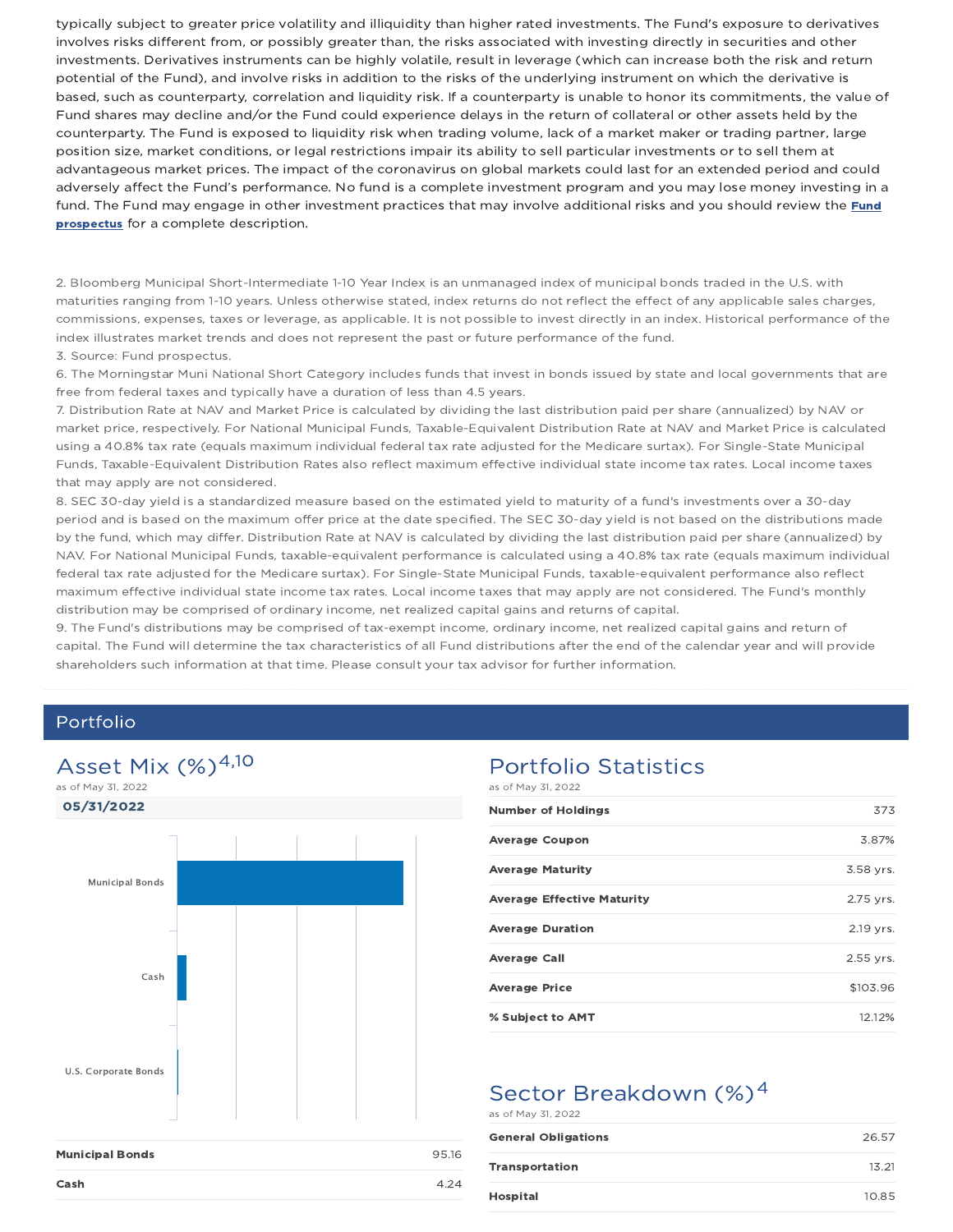Total 100.00

|  | v<br>۰<br>. | ۰ |
|--|-------------|---|
|  |             |   |
|  |             |   |
|  |             |   |

| <b>Insured-General Obligations</b>    | 5.47 |
|---------------------------------------|------|
| <b>Special Tax Revenue</b>            | 4.74 |
| <b>Education</b>                      | 4.20 |
| <b>Other Revenue</b>                  | 3.90 |
| <b>Senior Living/Life Care</b>        | 3.87 |
| <b>Industrial Development Revenue</b> | 3.80 |
| <b>Electric Utilities</b>             | 3.80 |
| <b>View All</b>                       |      |

### Credit Quality (%)<sup>11</sup> as of May 31, 2022

05/31/2022



# **AAA** 11.29 **AA** 44.91  $\lambda$  26.07 **BBB** 10.66 **BB** 1.90  $B$  0.49 Not Rated 4.68

Total 100.00

### Ratings are based on Moody's, S&P or Fitch, as applicable. If securities are rated differently by the ratings agencies, the highest rating is applied. Ratings, which are subject to change, apply to the creditworthiness of the issuers of the underlying securities and not to the Fund or its shares. Credit ratings measure the quality of a bond based on the issuer's creditworthiness, with ratings ranging from AAA, being the highest, to D, being the lowest based on S&P's measures. Ratings of BBB or higher by S&P or Fitch (Baa or higher by Moody's) are considered to be investment-grade quality. Credit ratings are based largely on the ratings agency's analysis at the time of rating. The rating assigned to any particular security is not necessarily a reflection of the issuer's current financial condition and does not necessarily reflect its assessment of the volatility of a security's market value or of the liquidity of an investment in the security. Holdings designated as "Not Rated" are not rated by the national ratings agencies stated above.

### Maturity Distribution (%)<sup>11</sup> as of May 31, 2022

05/31/2022

Less Than 1 Year To 3 Years To 5 Years To 10 Years To 20 Years To 30 Years More Than 30 Years

| <b>Less Than 1 Year</b> | 21.68  |
|-------------------------|--------|
| 1 To 3 Years            | 30.89  |
| 3 To 5 Years            | 25.50  |
| 5 To 10 Years           | 15.43  |
| 10 To 20 Years          | 5.76   |
| 20 To 30 Years          | 0.00   |
| More Than 30 Years      | 0.74   |
| <b>Total</b>            | 100.00 |

Assets by State (%)<sup>11,12</sup> as of May 31, 2022

| <b>New York</b>   | 12.35 |
|-------------------|-------|
| <b>Illinois</b>   | 9.61  |
| Pennsylvania      | 8.11  |
| California        | 7.04  |
| <b>New Jersey</b> | 6.49  |
| <b>Texas</b>      | 5.73  |
| Oregon            | 4.24  |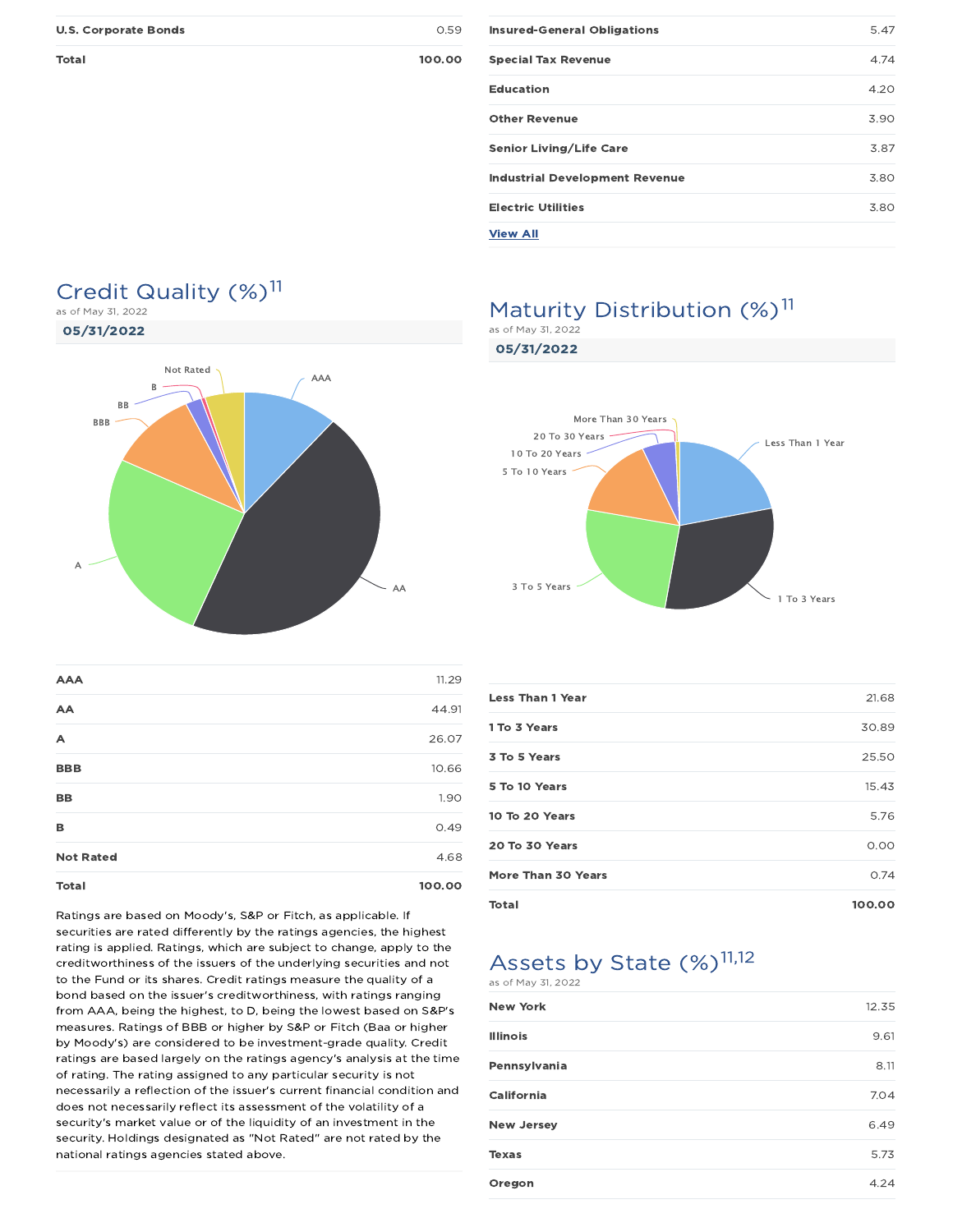| <b>Florida</b>  | 3.80 |
|-----------------|------|
| Virginia        | 3.36 |
| Washington      | 3.34 |
| <b>View All</b> |      |

# Fund Holdings<sup>4,13</sup>

as of Apr 30, 2022

| <b>Holding</b>                                                          | Coupon Rate | Maturity Date | % of Net Assets |
|-------------------------------------------------------------------------|-------------|---------------|-----------------|
| <b>United States Dollar</b>                                             |             |               | 2.83%           |
| SalemKeizer School District No 24J                                      | 0.00%       | 06/15/2023    | 2.08%           |
| <b>Long Island Power Authority</b>                                      | 1.07%       | 05/01/2033    | 1.64%           |
| <b>State of Washington</b>                                              | 0.00%       | 12/01/2022    | 1.62%           |
| <b>County of Hennepin MN</b>                                            | 0.44%       | 12/01/2038    | 1.26%           |
| <b>Waste Management Inc.</b>                                            | 1.00%       | 04/01/2024    | 1.23%           |
| State of Florida Department of Transportation Turnpike System Revenue   | 5.00%       | 07/01/2027    | 1.20%           |
| <b>Illinois Sports Facilities AuthorityThe</b>                          | 0.00%       | 06/15/2022    | 1.15%           |
| New York City Transitional Finance Authority Future Tax Secured Revenue | 5.00%       | 11/01/2026    | 1.14%           |
| <b>City of New York NY</b>                                              | 0.35%       | 10/01/2046    | 1.14%           |
| <b>View All</b>                                                         |             |               |                 |

The information included herein does not reflect securities deemed to be held by the Fund pursuant to financial accounting standard 140 (FAS 140).

Portfolio profile subject to change due to active management. Percentages may not total 100% due to rounding.

## About Risk:

The value of investments held by the Fund may increase or decrease in response to economic, and financial events (whether real, expected or perceived) in the U.S. and global markets. There generally is limited public information about municipal issuers. As interest rates rise, the value of certain income investments is likely to decline. Investments in debt instruments may be affected by changes in the creditworthiness of the issuer and are subject to the risk of non-payment of principal and interest. The value of income securities also may decline because of real or perceived concerns about the issuer's ability to make principal and interest payments. Investments rated below investment grade (sometimes referred to as "junk") are typically subject to greater price volatility and illiquidity than higher rated investments. The Fund's exposure to derivatives involves risks different from, or possibly greater than, the risks associated with investing directly in securities and other investments. Derivatives instruments can be highly volatile, result in leverage (which can increase both the risk and return potential of the Fund), and involve risks in addition to the risks of the underlying instrument on which the derivative is based, such as counterparty, correlation and liquidity risk. If a counterparty is unable to honor its commitments, the value of Fund shares may decline and/or the Fund could experience delays in the return of collateral or other assets held by the counterparty. The Fund is exposed to liquidity risk when trading volume, lack of a market maker or trading partner, large position size, market conditions, or legal restrictions impair its ability to sell particular investments or to sell them at advantageous market prices. The impact of the coronavirus on global markets could last for an extended period and could adversely affect the Fund's performance. No fund is a complete investment program and you may lose money investing in a fund. The Fund may engage in other investment practices that may involve additional risks and you should review the Fund prospectus for a complete description.

4. Percent of total net assets.

10. A delay in transaction settlement may result in a negative cash position.

11. Percent of bond holdings.

12. In the event a municipal bond has dual exemption in more than one state, the primary state as classified by Bloomberg will be shown.

13. The following list reflects unaudited securities holdings (excluding derivatives positions). Holdings information may differ if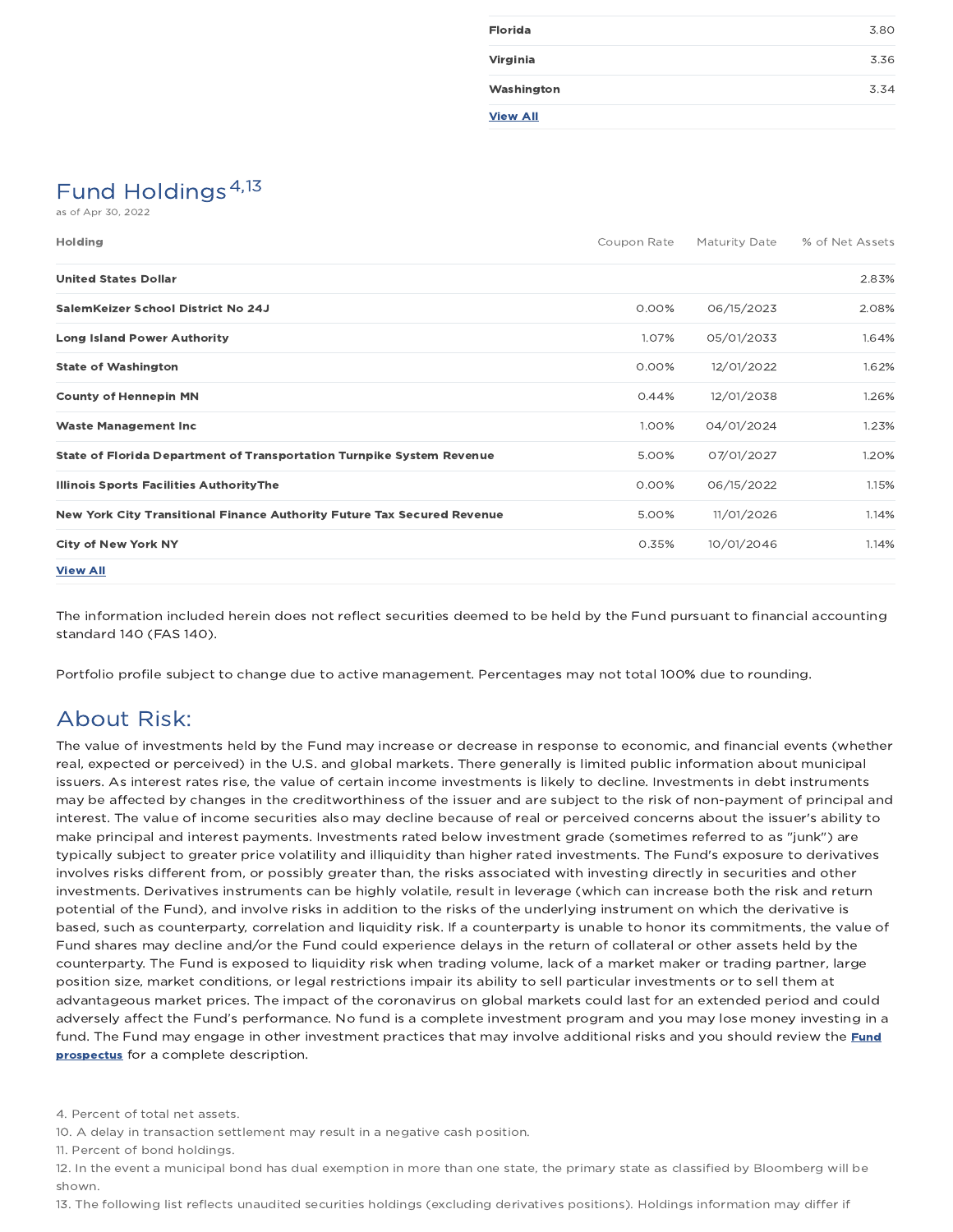presented as of trade date. Due to rounding, holdings of less than 0.005% may show as 0.00%. Portfolio information subject to change due to active management.

## Management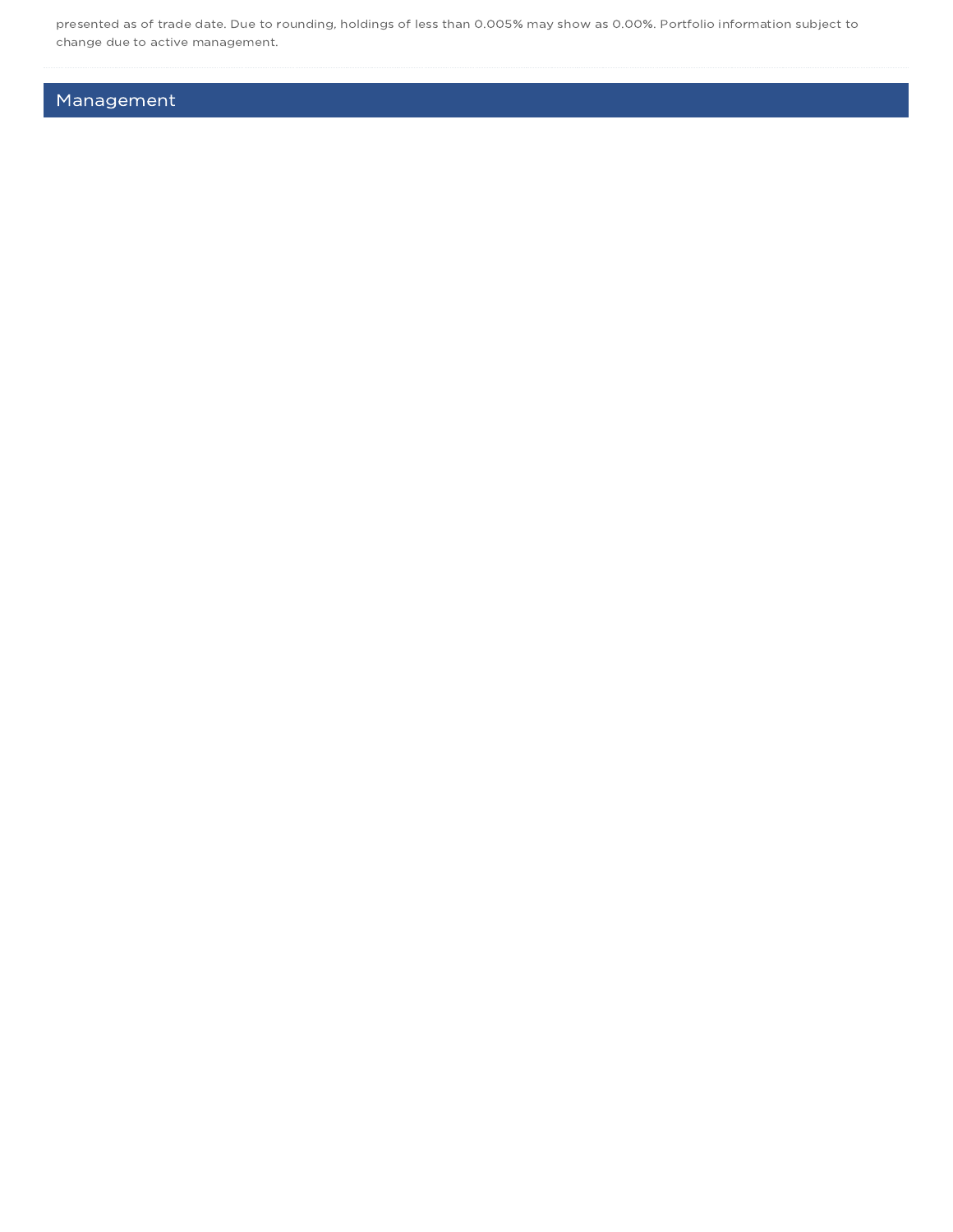

Chris J. Eustance, CFA Executive Director, Portfolio Manager Joined Eaton Vance 2007

### Biography

Christopher Eustance is a portfolio manager on the Municipals team. He is responsible for buy and sell decisions, portfolio construction and risk management for the firm's municipal bond strategies. He joined Eaton Vance in 2007. Morgan Stanley acquired Eaton Vance in March 2021.

Chris began his career in the investment management industry in 2005. Before joining Eaton Vance, he was a senior associate at State Street Bank and Trust.

Chris earned a B.S. from Boston College. He is a member of the CFA Society Boston and is a CFA charterholder.

### Education

B.S. Boston College

#### Experience

• Managed Fund since 2019

#### Other funds managed

- Minnesota Municipal Income Fund
- Missouri Municipal Income Fund
- National Municipal Income Fund
- New Jersey Municipal Income Fund
- New York Municipal Income Fund
- North Carolina Municipal Income Fund
- Oregon Municipal Income Fund
- Pennsylvania Municipal Income Fund
- **South Carolina Municipal Income Fund**



Trevor G. Smith Executive Director, Portfolio Manager Joined Eaton Vance 2010

### Biography

Trevor Smith is a portfolio manager on the Municipals Team. He is responsible for buy and sell decisions, portfolio construction and risk management for the firm's municipal bond strategies. He joined Eaton Vance in 2010. Morgan Stanley acquired Eaton Vance in March 2021.

Trevor began his career in the investment management industry in 2008. Before joining Eaton Vance, he was a municipal research analyst at Lord, Abbett & Co. He was also affiliated with Financial Security Assurance and the City of Aspen Finance Department.

Trevor earned a B.A. from Middlebury College and an MBA, with high honors, from Boston University. He is a member of the Boston Municipal Analysts Forum and the National Federation of Municipal Analysts.

### Education

- B.A. Middlebury College
- M.B.A. Boston University

#### Experience

Managed Fund since 2019

#### Other funds managed

- Arizona Municipal Income Fund
- California Municipal Opportunities Fund
- Connecticut Municipal Income Fund
- Georgia Municipal Income Fund
- **Maryland Municipal Income Fund**
- Municipal Opportunities Fund
- New York Municipal Opportunities Fund
- **Short Duration Municipal Opportunities Fund**
- Virginia Municipal Income Fund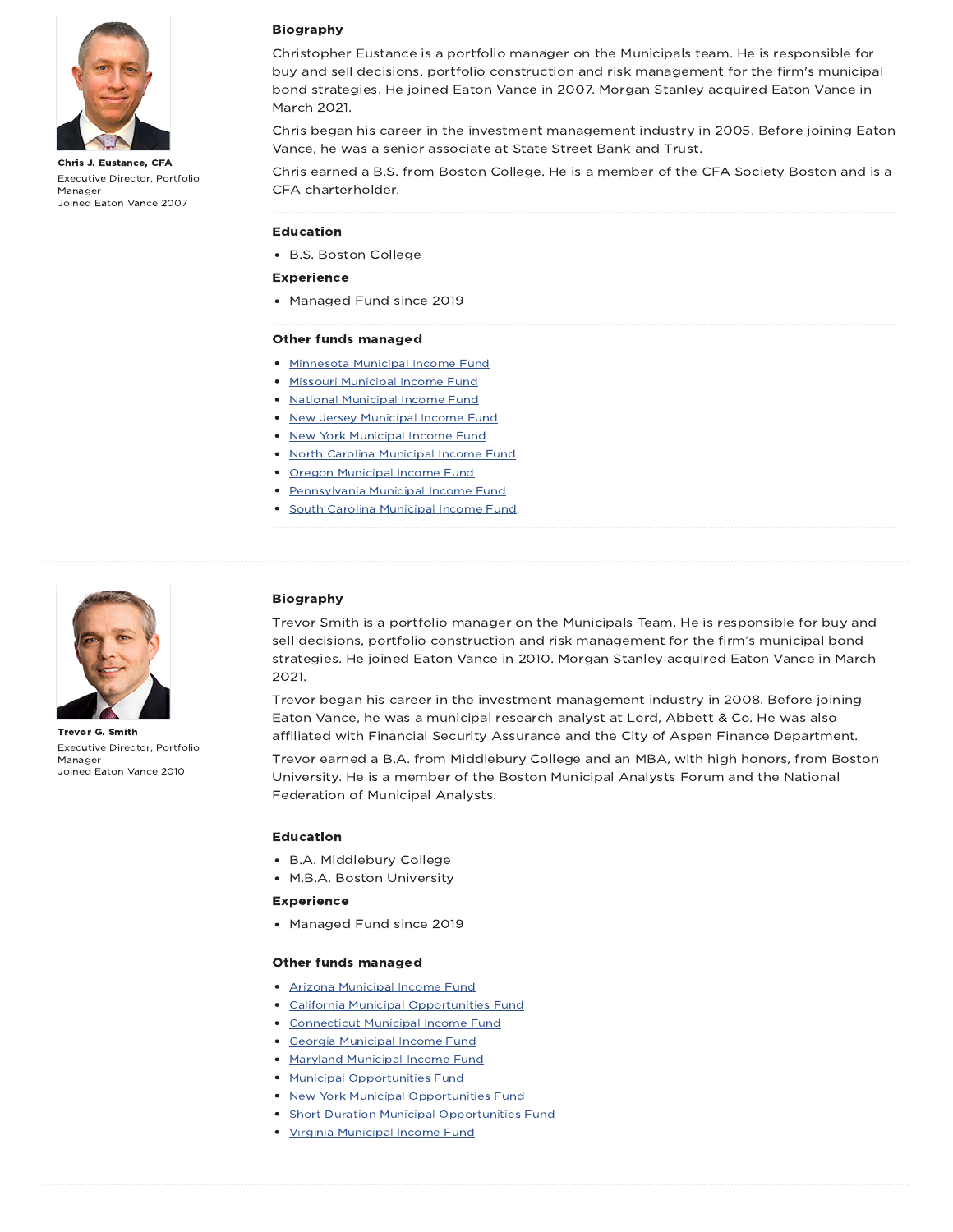### Literature



# **H** Eaton Vance

in  $\mathbf{y}$   $\mathbf{z}$   $\mathbf{\Theta}$